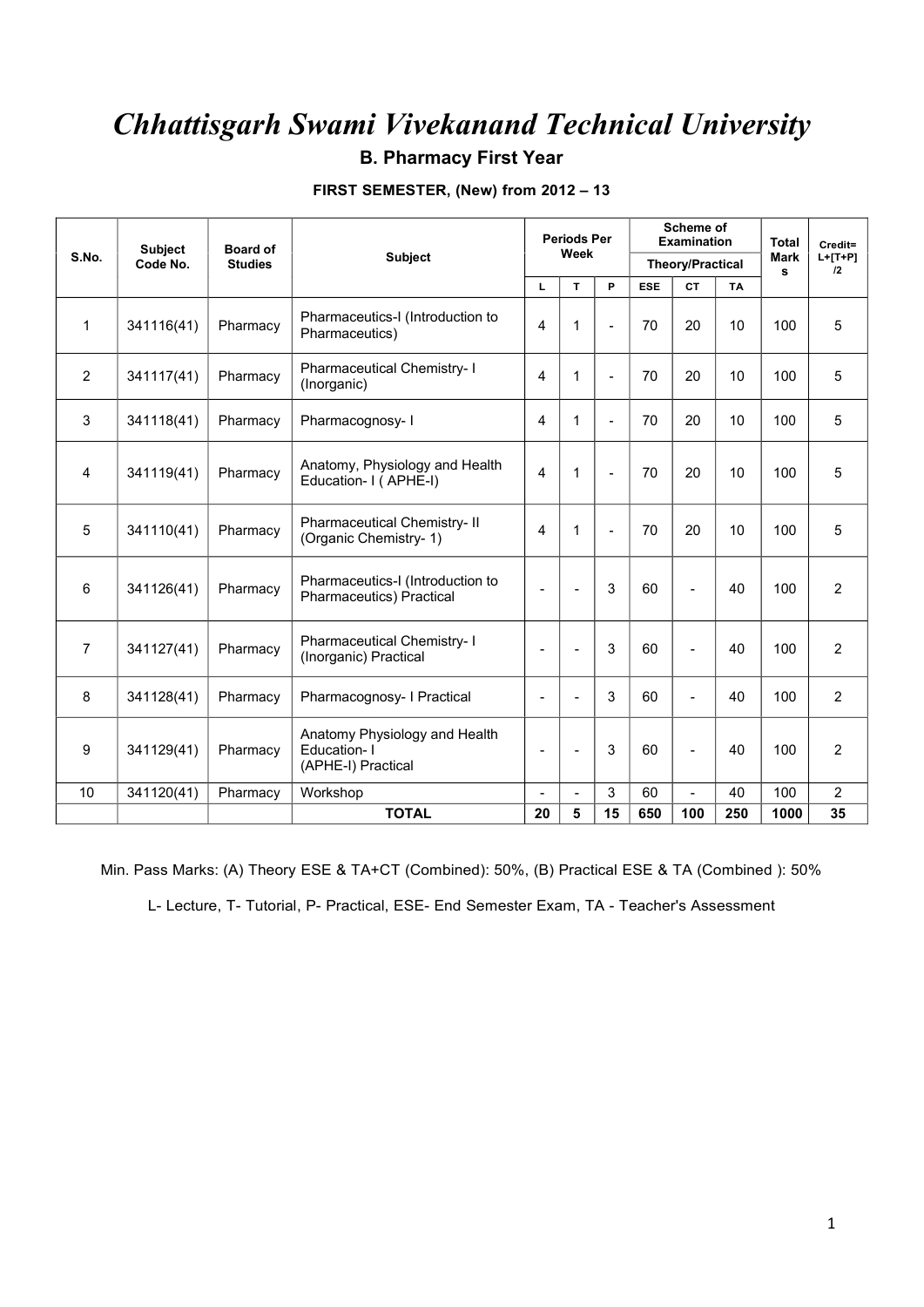**B. Pharmacy First Year,**

#### **SECOND SEMESTER, (New)**

| S.             | <b>Subject</b> | <b>Board of</b> |                                                                                    |                         | <b>Periods Per</b><br>Week |                          |            | <b>Scheme of</b><br><b>Examination</b> | <b>Total</b> | Credit=      |                 |
|----------------|----------------|-----------------|------------------------------------------------------------------------------------|-------------------------|----------------------------|--------------------------|------------|----------------------------------------|--------------|--------------|-----------------|
| <b>No</b>      | Code No.       | <b>Studies</b>  | <b>Subject</b>                                                                     |                         |                            |                          |            | <b>Theory</b>                          |              | <b>Marks</b> | $L+[T+P$<br>1/2 |
|                |                |                 |                                                                                    | L                       | T                          | P                        | <b>ESE</b> | <b>CT</b>                              | <b>TA</b>    |              |                 |
| 1              | 341216(41)     | Pharmacy        | Pharmaceutics- II (Hospital<br>and<br>Community Pharmacy)                          | $\overline{4}$          | $\mathbf{1}$               | $\overline{a}$           | 70         | 20                                     | 10           | 100          | 5               |
| $\overline{2}$ | 341217(41)     | Pharmacy        | Anatomy, Physiology and Health<br>Education- II ( APHE-II)                         | $\overline{\mathbf{4}}$ | 1                          |                          | 70         | 20                                     | 10           | 100          | 5               |
| 3              | 341218(41)     | Pharmacy        | Pharmaceutics- III Drug Store and<br><b>Business Management (DSBM)</b>             | $\overline{4}$          | $\mathbf 1$                | $\overline{a}$           | 70         | 20                                     | 10           | 100          | 5               |
| 4              | 341219(41)     | Pharmacy        | Pharmaceutical<br>Chemistry-III<br>(Organic Chemistry-2)                           | $\overline{4}$          | $\mathbf 1$                | $\blacksquare$           | 70         | 20                                     | 10           | 100          | 5               |
| 5              | 341210(41)     | Pharmacy        | English Communication - I                                                          | 4                       | 1                          | $\equiv$                 | 70         | 20                                     | 10           | 100          | 5               |
| 6              | 341251(41)     | Pharmacy        | <b>Environmental Science</b>                                                       | 3                       | $\overline{\phantom{a}}$   | $\overline{\phantom{a}}$ | 70         | 20                                     | 10           | 100          | 3               |
| 7              | 341226(41)     | Pharmacy        | Pharmaceutics-<br>$\mathbf{II}$<br>(Hospital<br>&<br>Community Pharmacy) Practical |                         | $\overline{a}$             | 3                        | 60         | $\blacksquare$                         | 40           | 100          | 2               |
| 8              | 341227(41)     | Pharmacy        | Anatomy, Physiology and Health<br>Education- II ( APHE-II) Practical               | $\overline{a}$          | $\overline{a}$             | 3                        | 60         | $\blacksquare$                         | 40           | 100          | $\overline{2}$  |
| 9              | 341229(41)     | Pharmacy        | III<br>Pharmaceutical<br>Chemistry-<br>(Organic Chemistry-2) Practical             | $\blacksquare$          | $\blacksquare$             | 3                        | 60         | $\sim$                                 | 40           | 100          | $\overline{2}$  |
| 10             | 341220(41)     | Pharmacy        | <b>English Communication-I</b><br>Practical                                        | $\blacksquare$          | $\blacksquare$             | 3                        | 60         | $\overline{a}$                         | 40           | 100          | 2               |
|                |                |                 | <b>TOTAL</b>                                                                       | 23                      | 5                          | 12                       | 660        | 120                                    | 220          | 1000         | 36              |

Min. Pass Marks: (A) Theory ESE & TA+CT (Combined): 50%, (B) Practical ESE & TA (Combined): 50%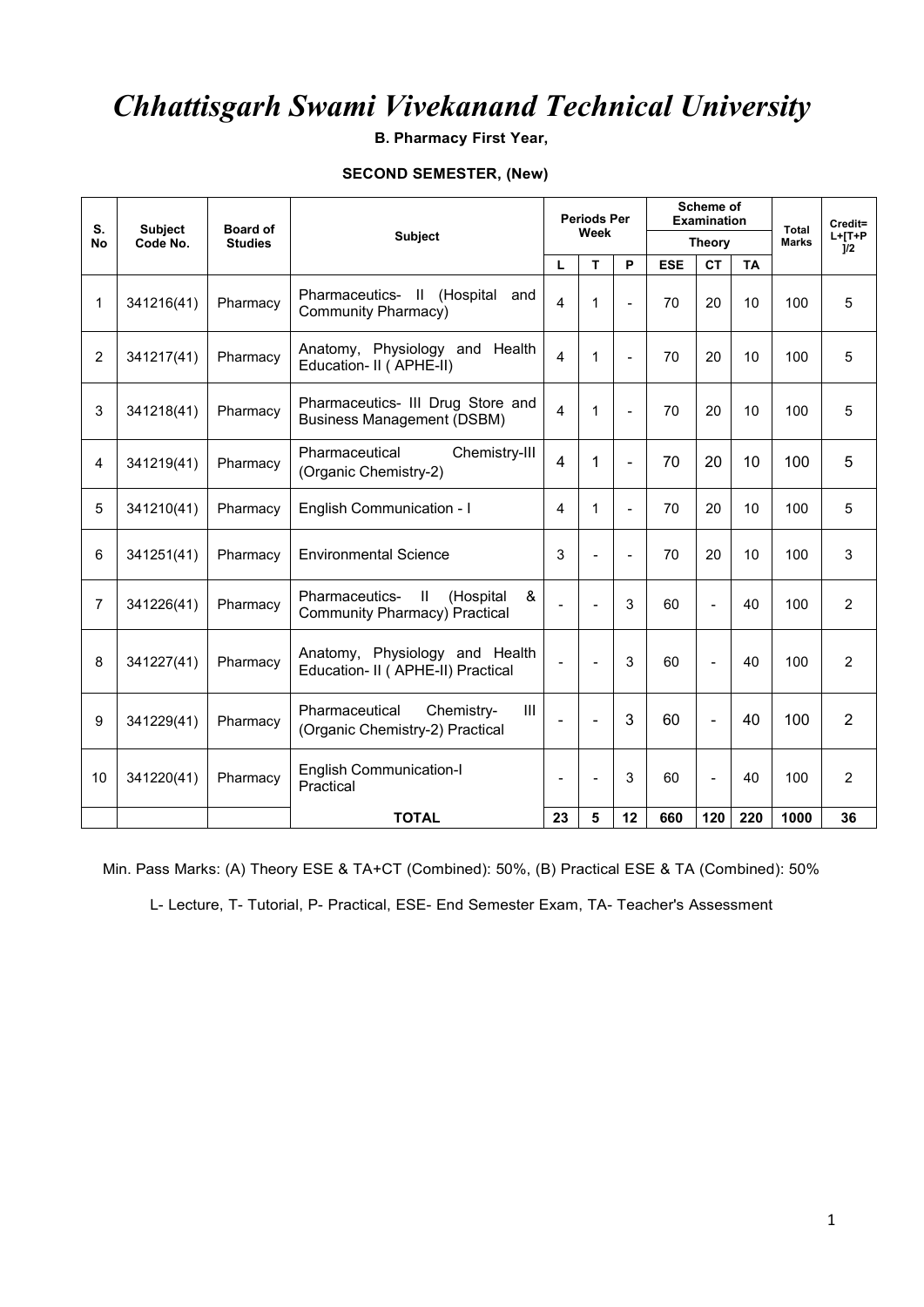**B. Pharmacy Second Year,**

#### **THIRD SEMESTER, (New) from 2012 - 13**

| S.<br><b>No</b> | <b>Subject Code</b><br>No. | <b>Board of</b><br><b>Studies</b> | Subject                                           |                          | <b>Periods Per</b><br>Week |                |            | Scheme of<br><b>Examination</b><br><b>Theory</b> |     |      | Credit<br>$=L+TT+$<br>$P$ ]/2 |  |
|-----------------|----------------------------|-----------------------------------|---------------------------------------------------|--------------------------|----------------------------|----------------|------------|--------------------------------------------------|-----|------|-------------------------------|--|
|                 |                            |                                   |                                                   | L                        | T<br>P                     |                | <b>ESE</b> | <b>CT</b><br><b>TA</b>                           |     |      |                               |  |
| 1               | 341316(41)                 | Pharmacy                          | Pharmaceutics<br>-IV<br>(Physical<br>Pharmacy-1)  | 4                        | 1                          |                | 70         | 20                                               | 10  | 100  | 5                             |  |
| $\overline{2}$  | 341317(41)                 | Pharmacy                          | <b>Pharmaceutical Analysis-I</b>                  | 4                        | 1                          |                | 70         | 20                                               | 10  | 100  | 5                             |  |
| 3               | 341318(41)                 | Pharmacy                          | <b>Computer Application</b>                       | 4                        | 1                          | $\blacksquare$ | 70         | 20                                               | 10  | 100  | 5                             |  |
| 4               | 341319(41)                 | Pharmacy                          | Pharmacognosy-II                                  | 4                        | 1                          | $\overline{a}$ | 70         | 20                                               | 10  | 100  | 5                             |  |
| 5               | 341331(41)                 | Pharmacy                          | <b>Mathematics</b>                                | 4                        | 1                          | $\blacksquare$ | 70         | 20                                               | 10  | 100  | 5                             |  |
| 6               | 341332(41)                 | Pharmacy                          | <b>English Communication- II</b>                  | 4                        |                            | $\sim$         | 70         | 20                                               | 10  | 100  | 5                             |  |
| $\overline{7}$  | 341326(41)                 | Pharmacy                          | Pharmaceutics - IV (Physical<br>Pharmacy-I) (Lab) | $\overline{\phantom{a}}$ | $\overline{\phantom{a}}$   | 3              | 60         | $\blacksquare$                                   | 40  | 100  | $\overline{2}$                |  |
| 8               | 341327(41)                 | Pharmacy                          | Pharmaceutical<br>Analysis-<br>(Lab)              |                          |                            | 3              | 60         | $\overline{a}$                                   | 40  | 100  | $\overline{2}$                |  |
| 9               | 341328(41)                 | Pharmacy                          | <b>Computer Application</b>                       | $\blacksquare$           |                            | 3              | 60         | $\overline{a}$                                   | 40  | 100  | $\overline{2}$                |  |
| 10              | 341329(41)                 | Pharmacy                          | Pharmacognosy- II (Lab)                           | $\overline{\phantom{a}}$ |                            | 3              | 60         | $\overline{\phantom{a}}$                         | 40  | 100  | $\overline{2}$                |  |
|                 |                            |                                   | <b>TOTAL</b>                                      | 24                       | 6                          | 12             | 660        | 120                                              | 220 | 1000 | 38                            |  |

Min. Pass Marks: (A) Theory ESE & TA+CT (Combined): 50%, (B) Practical ESE & TA (Combined): 50%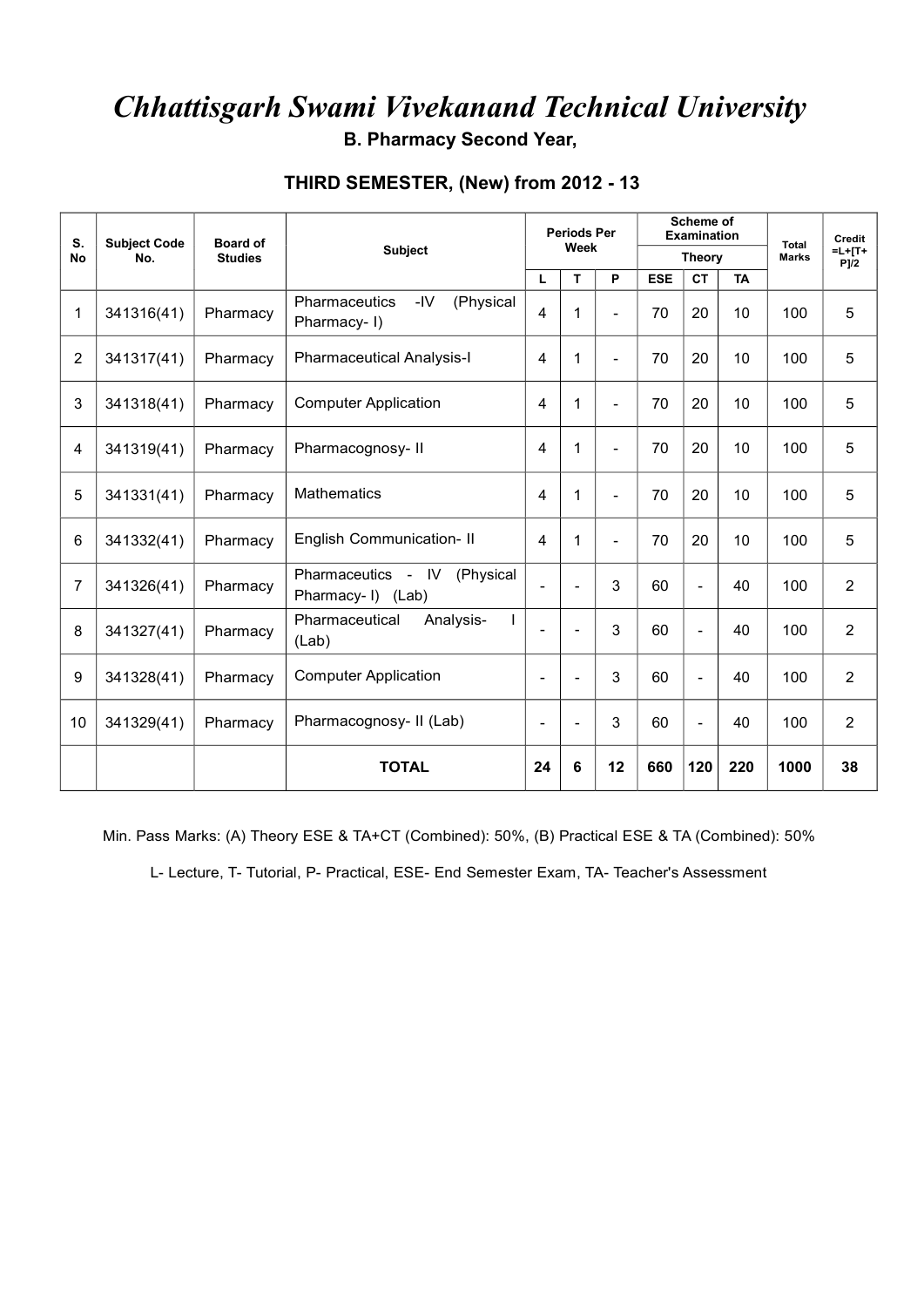#### **B. Pharmacy Second Year,**

#### **FORTH SEMESTER, (New) from 2012 – 13**

| S.<br><b>No</b> | <b>Subject Code</b><br>No. | <b>Board of</b><br><b>Studies</b> | <b>Subject</b>                                             |                          | <b>Periods Per</b><br>Week |                          |            | Scheme of<br><b>Examination</b><br><b>Theory</b> |           | <b>Total</b><br><b>Marks</b> | Credit=L+[T+P]/2 |
|-----------------|----------------------------|-----------------------------------|------------------------------------------------------------|--------------------------|----------------------------|--------------------------|------------|--------------------------------------------------|-----------|------------------------------|------------------|
|                 |                            |                                   |                                                            | г                        | т                          | P                        | <b>ESE</b> | <b>CT</b>                                        | <b>TA</b> |                              |                  |
| 1               | 341416(41)                 | Pharmacy                          | Pharmaceutics -V (Physical<br>Pharmacy -II)                | 4                        | 1                          | $\overline{\phantom{a}}$ | 70         | 20                                               | 10        | 100                          | 5                |
| $\overline{2}$  | 341417(41)                 | Pharmacy                          | Pharmaceutics -VI<br>(Pharmaceutical Engineering-1)        | 4                        | 1                          | $\blacksquare$           | 70         | 20                                               | 10        | 100                          | 5                |
| 3               | 341418(41)                 | Pharmacy                          | Pharmaceutical Chemistry-IV<br>(Organic chemistry-3)       | 4                        | 1                          | $\sim$                   | 70         | 20                                               | 10        | 100                          | 5                |
| 4               | 341419(41)                 | Pharmacy                          | <b>Pharmaceutical Biochemistry</b>                         | 4                        | 1                          | $\sim$                   | 70         | 20                                               | 10        | 100                          | 5                |
| 5               | 341410(41)                 | Pharmacy                          | <b>Pharmaceutical Microbiology</b>                         | 4                        | 1                          | $\sim$                   | 70         | 20                                               | 10        | 100                          | 5                |
| 6               | 341426(41)                 | Pharmacy                          | Pharmaceutics -V (Physical<br>Pharmacy -II) Lab            | L,                       |                            | 3                        | 60         | $\overline{\phantom{a}}$                         | 40        | 100                          | $\overline{2}$   |
| 7               | 341427(41)                 | Pharmacy                          | Pharmaceutics -VI<br>(Pharmaceutical Engineering-I)<br>Lab | $\overline{\phantom{a}}$ | ٠                          | 3                        | 60         | $\overline{\phantom{a}}$                         | 40        | 100                          | 2                |
| 8               | 341428(41)                 | Pharmacy                          | Pharmaceutical Chemistry-IV<br>(Organic chemistry -3) Lab  |                          |                            | 3                        | 60         | $\overline{\phantom{a}}$                         | 40        | 100                          | 2                |
| 9               | 341429(41)                 | Pharmacy                          | Pharmaceutical Biochemistry -<br>Lab                       | ÷                        | $\overline{\phantom{0}}$   | 3                        | 60         | $\overline{\phantom{a}}$                         | 40        | 100                          | $\overline{2}$   |
| 10              | 341420(41)                 | Pharmacy                          | Pharmaceutical Micobiology -<br>Lab                        | $\overline{\phantom{a}}$ | $\overline{\phantom{0}}$   | 3                        | 60         | $\overline{\phantom{a}}$                         | 40        | 100                          | 2                |
|                 |                            |                                   | <b>TOTAL</b>                                               | 20                       | 5                          | 15                       | 650        | 100                                              | 250       | 1000                         | 35               |

Min. Pass Marks: (A) Theory ESE & TA+CT (Combined): 50%, (B) Practical ESE & TA (Combined): 50%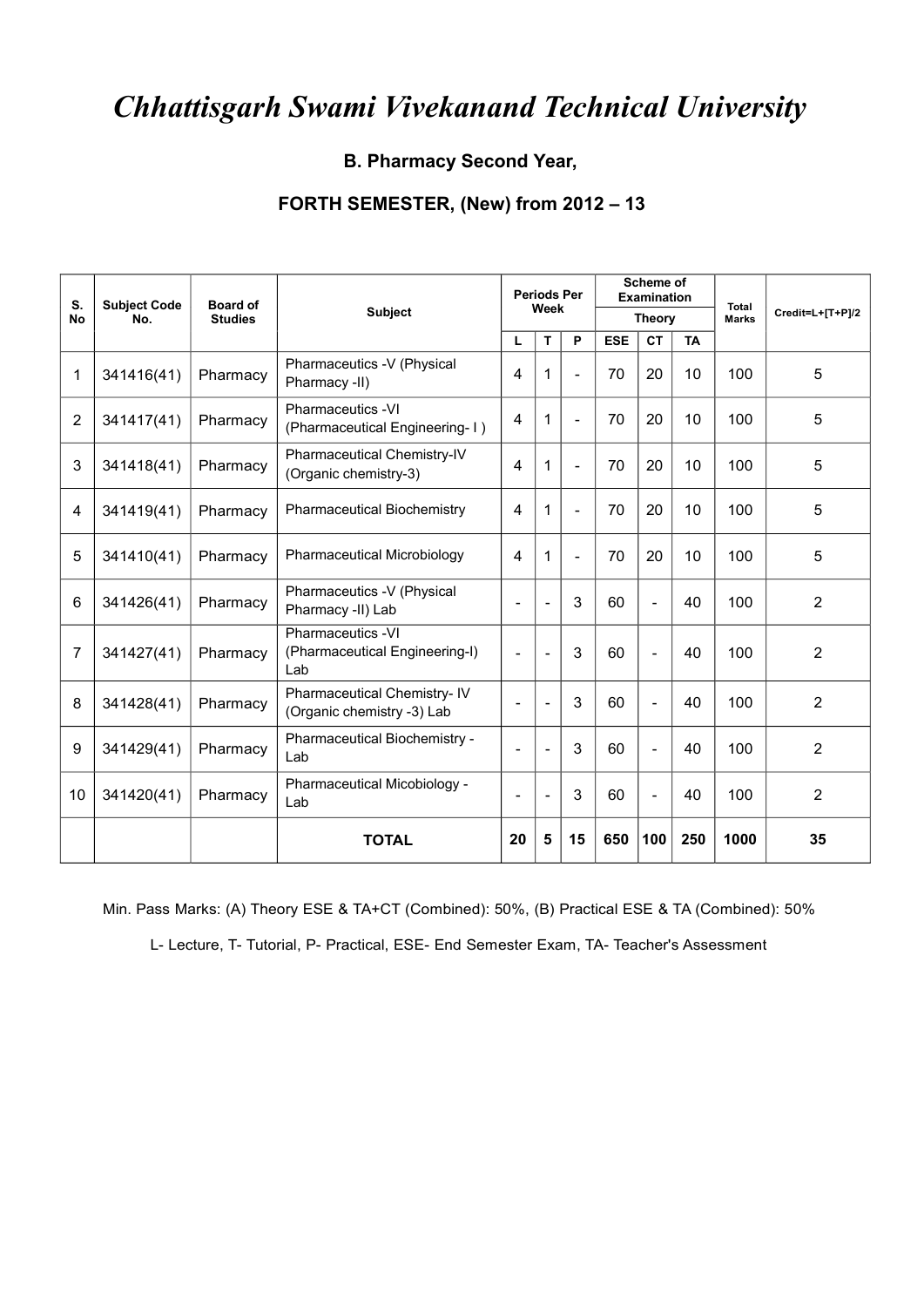**B. Pharmacy Third Year,**

#### **FIFTH SEMESTER, (New) from 2012 – 13**

| S.<br><b>No</b> | <b>Subject Code</b><br>No. | <b>Board of</b><br><b>Studies</b> | Subject                                                     |                          | <b>Periods Per</b><br>Week |                          |                                      | Scheme of<br><b>Examination</b><br><b>Theory</b> |     | <b>Total</b><br><b>Marks</b> | Credit=L+<br>$[T+P]/2$ |
|-----------------|----------------------------|-----------------------------------|-------------------------------------------------------------|--------------------------|----------------------------|--------------------------|--------------------------------------|--------------------------------------------------|-----|------------------------------|------------------------|
|                 |                            |                                   |                                                             |                          | P<br>T<br>L.               |                          | <b>ESE</b><br><b>TA</b><br><b>CT</b> |                                                  |     |                              |                        |
| 1               | 341516(41)                 | Pharmacy                          | Pharmaceutics -VII (Pharmaceutical<br>Engineering-II)       | 4                        | 1                          | $\blacksquare$           | 70                                   | 20                                               | 10  | 100                          | 5                      |
| $\overline{2}$  | 341517(41)                 | Pharmacy                          | <b>Medicinal Chemistry-I</b>                                | 4                        | 1                          | $\overline{\phantom{a}}$ | 70                                   | 20                                               | 10  | 100                          | 5                      |
| 3               | 341518(41)                 | Pharmacy                          | Pharmacognosy-III                                           | 4                        | 1                          | $\blacksquare$           | 70                                   | 20                                               | 10  | 100                          | 5                      |
| 4               | 341519(41)                 | Pharmacy                          | Pharmacology-I                                              | 4                        | 1                          | $\overline{\phantom{a}}$ | 70                                   | 20                                               | 10  | 100                          | 5                      |
| 5               | 341510(41)                 | Pharmacy                          | Pharmaceutics VIII (Cosmetic<br>technology)                 | 4                        | 1                          | $\overline{\phantom{a}}$ | 70                                   | 20                                               | 10  | 100                          | 5                      |
| 6               | 341526(41)                 | Pharmacy                          | Pharmaceutics -VII (Pharmaceutical<br>Engineering II) (LAB) | $\overline{\phantom{a}}$ |                            | 3                        | 60                                   | $\blacksquare$                                   | 40  | 100                          | $\overline{2}$         |
| $\overline{7}$  | 341527(41)                 | Pharmacy                          | Medicinal Chemistry-I (LAB)                                 | $\overline{\phantom{a}}$ |                            | 3                        | 60                                   | $\blacksquare$                                   | 40  | 100                          | $\overline{2}$         |
| 8               | 341528(41)                 | Pharmacy                          | Pharmacognosy- III (LAB)                                    | $\overline{\phantom{a}}$ | $\overline{\phantom{0}}$   | 3                        | 60                                   | $\blacksquare$                                   | 40  | 100                          | $\overline{2}$         |
| 9               | 341529(41)                 | Pharmacy                          | Pharmacology-I (LAB)                                        | $\overline{\phantom{a}}$ | $\blacksquare$             | 3                        | 60                                   | $\blacksquare$                                   | 40  | 100                          | $\overline{2}$         |
| 10              | 341520(41)                 | Pharmacy                          | Pharmaceutics VIII (Cosmetic<br>technology) (LAB)           | $\blacksquare$           |                            | 3                        | 60                                   | $\overline{\phantom{a}}$                         | 40  | 100                          | $\overline{2}$         |
|                 |                            |                                   | <b>TOTAL</b>                                                | 20                       | 5                          | 15                       | 650                                  | 100                                              | 250 | 1000                         | 35                     |

Min. Pass Marks: (A) Theory ESE & TA+CT (Combined): 50%, (B) Practical ESE & TA (Combined): 50%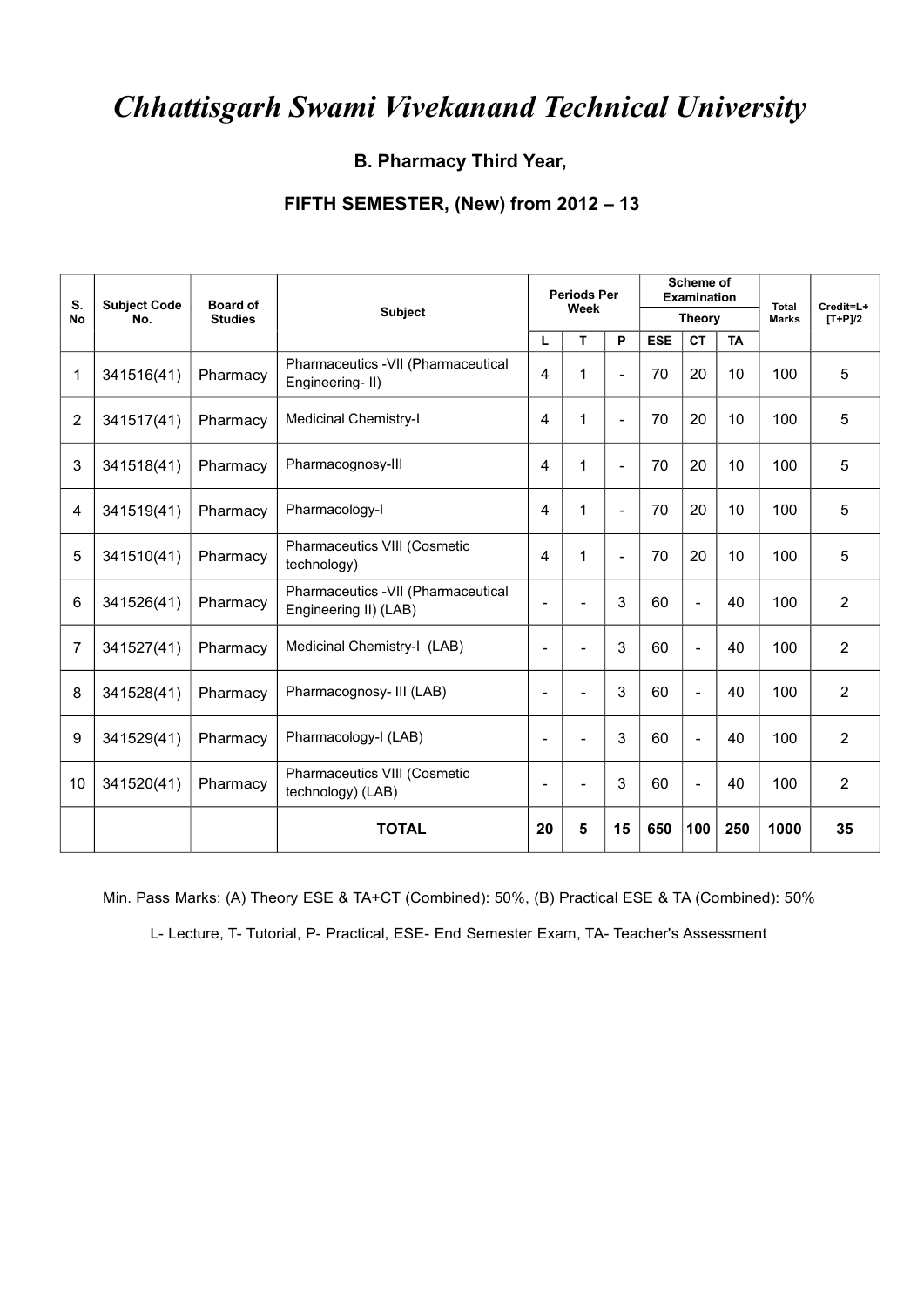**B. Pharmacy Third Year,**

#### **SIXTH SEMESTER, (New) from 2012 – 13**

| S.<br><b>No</b> | <b>Subject Code</b><br>No. | <b>Board of</b><br><b>Studies</b> | Subject                                                   |                          | <b>Periods Per</b><br>Week |                          |            | Scheme of<br><b>Examination</b><br><b>Theory</b> |           | <b>Total</b><br><b>Marks</b> | Credit=L+<br>$[T+P]/2$ |
|-----------------|----------------------------|-----------------------------------|-----------------------------------------------------------|--------------------------|----------------------------|--------------------------|------------|--------------------------------------------------|-----------|------------------------------|------------------------|
|                 |                            |                                   |                                                           | L                        | T                          | P                        | <b>ESE</b> | <b>CT</b>                                        | <b>TA</b> |                              |                        |
| 1               | 341616(41)                 | Pharmacy                          | Pharmaceutics -IX (Pharmaceutical<br>Technology-1)        | 4                        | 1                          | $\blacksquare$           | 70         | 20                                               | 10        | 100                          | 5                      |
| $\overline{2}$  | 341617(41)                 | Pharmacy                          | Medicinal Chemistry -II                                   | 4                        | 1                          | $\overline{\phantom{a}}$ | 70         | 20                                               | 10        | 100                          | 5                      |
| 3               | 341618(41)                 | Pharmacy                          | Pharmacology - II                                         | $\overline{4}$           | 1                          | $\overline{\phantom{a}}$ | 70         | 20                                               | 10        | 100                          | 5                      |
| 4               | 341619(41)                 | Pharmacy                          | <b>Pharmaceutical Analysis II</b>                         | 4                        | 1                          | $\blacksquare$           | 70         | 20                                               | 10        | 100                          | 5                      |
| 5               | 341610(41)                 | Pharmacy                          | <b>Pharmaceutical Biotechnology</b>                       | 4                        | 1                          | $\blacksquare$           | 70         | 20                                               | 10        | 100                          | 5                      |
| 6               | 341625(41)                 | Pharmacy                          | Pharmaceutics -IX (Pharmaceutical<br>Technology- I) (LAB) | $\overline{\phantom{a}}$ |                            | 3                        | 60         | $\overline{\phantom{a}}$                         | 40        | 100                          | $\overline{2}$         |
| $\overline{7}$  | 341626(41)                 | Pharmacy                          | Medicinal Chemistry- II (LAB)                             | $\blacksquare$           |                            | 3                        | 60         | $\overline{\phantom{a}}$                         | 40        | 100                          | $\overline{2}$         |
| 8               | 341627(41)                 | Pharmacy                          | Pharmacology II (LAB)                                     | $\overline{\phantom{a}}$ |                            | 3                        | 60         | $\blacksquare$                                   | 40        | 100                          | $\overline{2}$         |
| 9               | 341628(41)                 | Pharmacy                          | Pharmaceutical Analysis II (LAB)                          | $\blacksquare$           |                            | 3                        | 60         | $\blacksquare$                                   | 40        | 100                          | $\overline{2}$         |
| 10              | 341629(41)                 | Pharmacy                          | Pharmaceutical Biotechnology (LAB)                        | $\overline{\phantom{a}}$ |                            | 3                        | 60         | $\blacksquare$                                   | 40        | 100                          | $\overline{2}$         |
|                 |                            |                                   | <b>TOTAL</b>                                              | 20                       | 5                          | 15                       | 650        | 100                                              | 250       | 1000                         | 35                     |

Min. Pass Marks: (A) Theory ESE & TA+CT (Combined): 50%, (B) Practical ESE & TA (Combined): 50%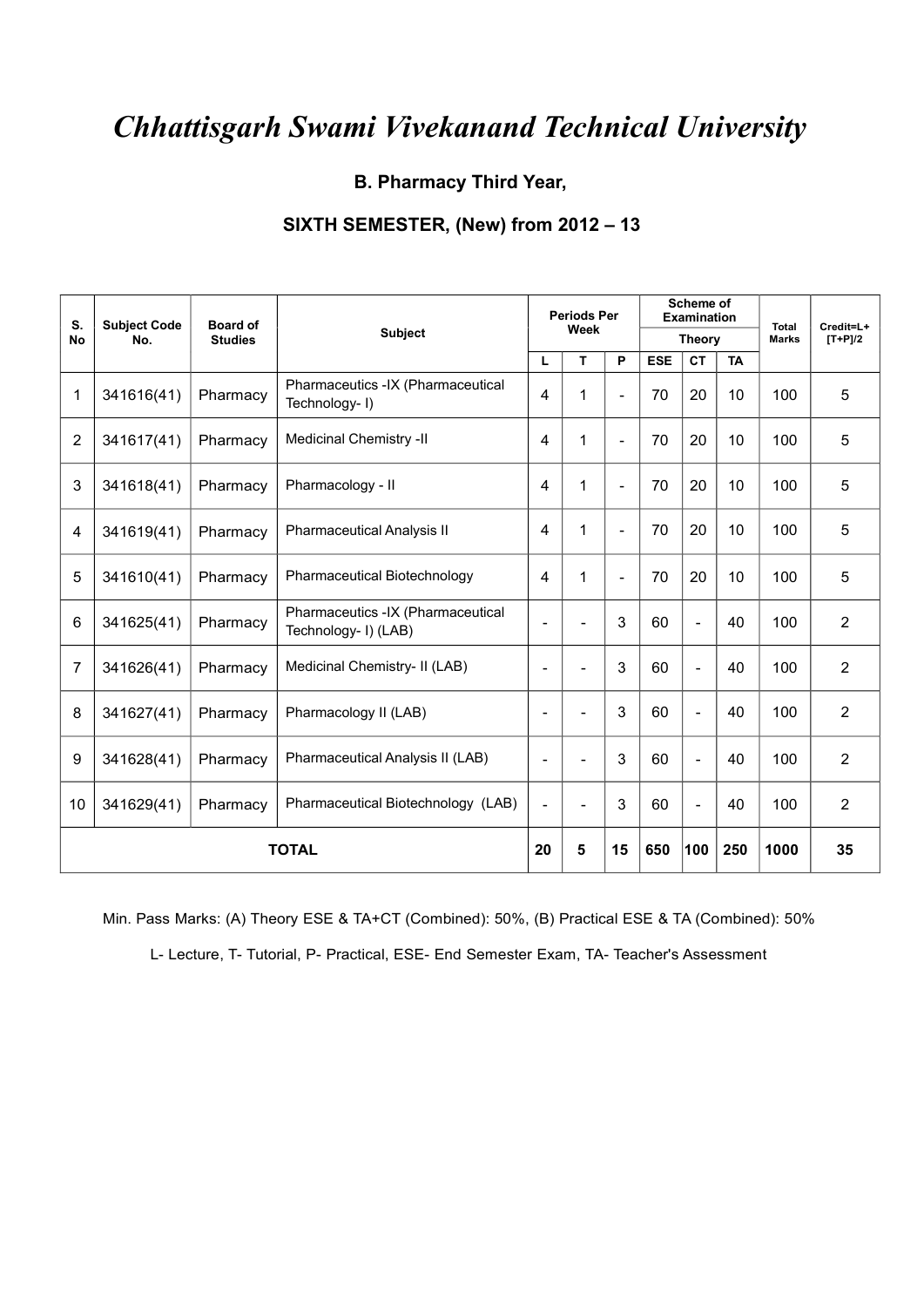#### **B. Pharmacy Forth Year,**

#### **SEVENTH SEMESTER, (New) from 2012 – 13**

| S.<br>No       | <b>Subject Code</b><br>No. | <b>Board of</b><br><b>Studies</b> | Subject                                                         |                          | <b>Periods Per</b><br>Week |                          |            | Scheme of<br><b>Examination</b><br><b>Theory</b> |     | <b>Total</b><br><b>Marks</b> | Credit=L+<br>$[T+P]/2$ |
|----------------|----------------------------|-----------------------------------|-----------------------------------------------------------------|--------------------------|----------------------------|--------------------------|------------|--------------------------------------------------|-----|------------------------------|------------------------|
|                |                            |                                   |                                                                 | L                        | P<br>т                     |                          | <b>ESE</b> | <b>TA</b><br><b>CT</b>                           |     |                              |                        |
| 1              | 341716(41)                 | Pharmacy                          | Pharmaceutics -X (Pharmaceutical<br>Technology -II)             | $\overline{4}$           | 1                          | $\blacksquare$           | 70         | 20                                               | 10  | 100                          | 5                      |
| $\overline{2}$ | 341717(41)                 | Pharmacy                          | Pharmaceutics-XI (Biopharmaceutics<br>& Pharmacokinetics)       | $\overline{4}$           | 1                          | $\blacksquare$           | 70         | 20                                               | 10  | 100                          | 5                      |
| 3              | 341718(41)                 | Pharmacy                          | Medicinal Chemistry- III                                        | 4                        | 1                          | $\blacksquare$           | 70         | 20                                               | 10  | 100                          | 5                      |
| 4              | 341719(41)                 | Pharmacy                          | Pharmacology-III                                                | $\overline{4}$           | 1                          | $\overline{\phantom{a}}$ | 70         | 20                                               | 10  | 100                          | 5                      |
| 5              | 341710(41)                 | Pharmacy                          | Pharmacognosy-IV                                                | 4                        | 1                          | $\overline{\phantom{a}}$ | 70         | 20                                               | 10  | 100                          | 5                      |
| 6              | 341725(41)                 | Pharmacy                          | Pharmaceutics -X (Pharmaceutical<br>Technology -II ) Lab        | $\blacksquare$           |                            | 3                        | 60         | $\blacksquare$                                   | 40  | 100                          | 2                      |
| $\overline{7}$ | 341726(41)                 | Pharmacy                          | Pharmaceutics- XI (Biopharmaceutics<br>& Pharmacokinetics ) Lab | $\blacksquare$           |                            | 3                        | 60         | $\blacksquare$                                   | 40  | 100                          | $\overline{2}$         |
| 8              | 341727(41)                 | Pharmacy                          | Pharmacology -III (Lab)                                         | $\overline{\phantom{a}}$ | ٠                          | 3                        | 60         | $\blacksquare$                                   | 40  | 100                          | 2                      |
| 9              | 341728(41)                 | Pharmacy                          | Pharmacognosy- IV (Lab)                                         | $\overline{\phantom{a}}$ | $\overline{\phantom{a}}$   | 3                        | 60         | $\blacksquare$                                   | 40  | 100                          | $\overline{2}$         |
| 10             | 341729(41)                 | Pharmacy                          | Professional Training and report writing                        | $\blacksquare$           |                            | $\overline{\phantom{0}}$ |            | $\overline{\phantom{a}}$                         | 100 | 100                          | $\overline{2}$         |
|                |                            |                                   | <b>TOTAL</b>                                                    | 20                       | 5                          | 12                       | 590        | 100                                              | 310 | 1000                         | 35                     |

Min. Pass Marks: (A) Theory ESE & TA+CT (Combined): 50%, (B) Practical ESE & TA (Combined): 50%